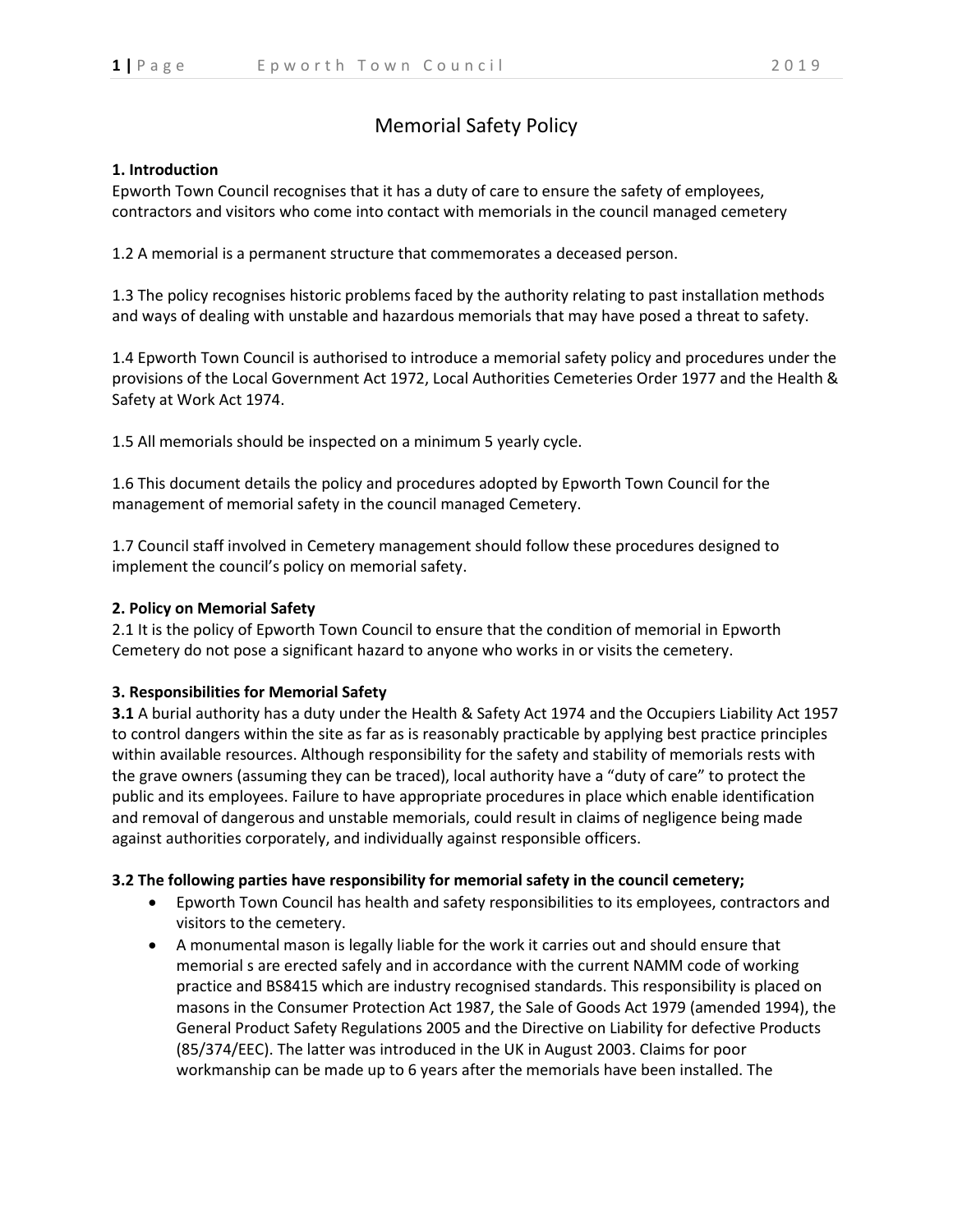monumental mason has the responsibility to work in accordance with the council's conditions and specifications for memorials.

An owner of a memorial has the responsibility to maintain the memorial in a good condition.

# **3.3 Inspection, Survey and Risk Assessment: - some initial warning signs of memorial instability are as follows:**

- Leaning 3 degrees or more from the vertical
- Cracks in headstone or base/loose joints
- Movement if rocked
- Ground settlement
- Waterlogged ground
- Missing structural parts

Reasons for memorial deterioration and instability can include:

- Accidental impact damage
- Animal activity
- Encroaching tree roots
- Inadequate fixing
- Inferior materials
- Lack of maintenance
- Poor workmanship
- Subsidence
- Vandalism
- Weather/storm damage
- Weathering
- Weed killer chemicals

### **3.4 Existing memorials can (broadly) be divided into the following Memorial types:**

- Modern lawn memorials
- Full grave kerb sets/ledgers
- Monoliths
- Multi component e.g. cross and tiered bases, books on rests
- Large traditional constructed memorials
- Small upright memorials under 625mm/tablets and inscribed vases

### **3.5 Risk Assessment**

The ministry of Justice and BS8415 state that a memorial assessment policy should adopt a "risk based and proportionate" approach to managing memorials.

- Identify hazards usually potentially unstable memorials
- Identify who might be harmed an how employees, contractors or members of the public
- Evaluate the risk of a memorial falling and harming someone and decide the precautions and action needed to control or remove the risk
- Record the significant findings of the risk assessment
- Review the risk assessment periodically to see what, if anything has changed and update accordingly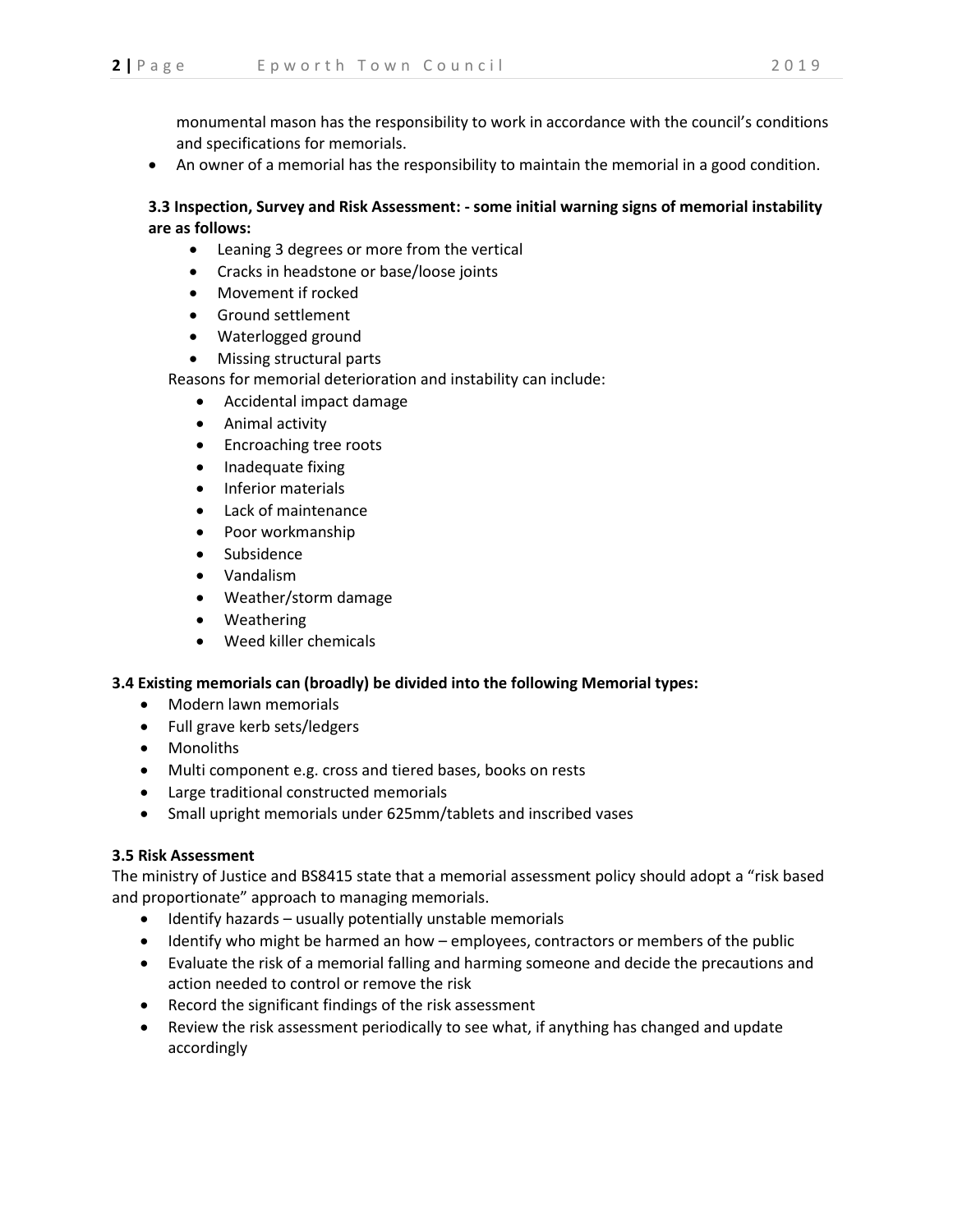## **3.6 Assessment of Memorials**

Where there are visual indications of potential instability or during periods of routine inspection the following inspection procedures are followed.

- After an initial visual inspection checking by hand is appropriate for many memorials, such as modern lawn type and smaller stepped designs or tiered crosses
- The hand check is carried out by standing to one side of the memorial and applying a firm but steady pressure (max 25K) in different directions to determine to what degree, if any, the headstone is loose.
- If some instability is detected following the hand check, a judgement is made as to whether this movement is limited, or whether there is sufficient movement for the memorial to present a health and safety risk, based on this qualified assessment, appropriate action will be taken.
- Many memorials installed on independent foundations in recent years are fitted with a ground support system. These memorials may move but do so within designed tolerance limits and so long as the memorial locks on an approved anchor it presents no danger of collapsing.
- Larger, heavier, taller memorials such as columns or obelisk types etc., may require detailed assessment by a specialist constructional engineer if concerns are raised during an initial assessment. All memorial assessments and the recording of inspection details will be carried out by operatives who are appropriately trained and qualified for their specific task. Ministry of Justice and BS8415 guidance state the routine use of mechanical test instruments as inspection tools is not recommended.

## **4. Notice of Intent**

4.1 For memorials that are inspected immediately prior to an imminent burial taking place no notice will be given and any memorial found to be unsafe will be temporary supported and a warning notice attached.

4.2 Prior to any memorials being inspected as part of the inspection programme, reasonable steps will be taken to inform grave owners and members of the public of the intention to inspect memorials and remove the danger from unsafe memorials.

4.3 This will involve:

- 1. A notice in the 0n-site notice board and web-site
- 2. Placing notices on the Cemetery entrances and elsewhere in the Cemetery as appropriate

### **5. Procedures for Memorial Inspection and Remedial Action**

5.1 These procedures have been formulated to be in compliance with Ministry of Justice 2009 and current BS8415 guidance, HSE directives and the NAAM Code of Practice, with due regard to the Institute of Cemetery, Crematorium Management (ICCM) and Ombudsman Special Report on Memorial Safety in local cemeteries.

5.2 The degree of implementation of these procedures will be dependent on sufficient resources being available to carry out inspections and to take remedial action. The health and safety of individuals will be paramount and resources will be tailored accordingly.

5.3 The management of memorial safety in the council managed cemetery is based on a risk assessment approach. As a priority, this will involve attempting to identify those memorials that present an immediate and significant hazard and making them safe.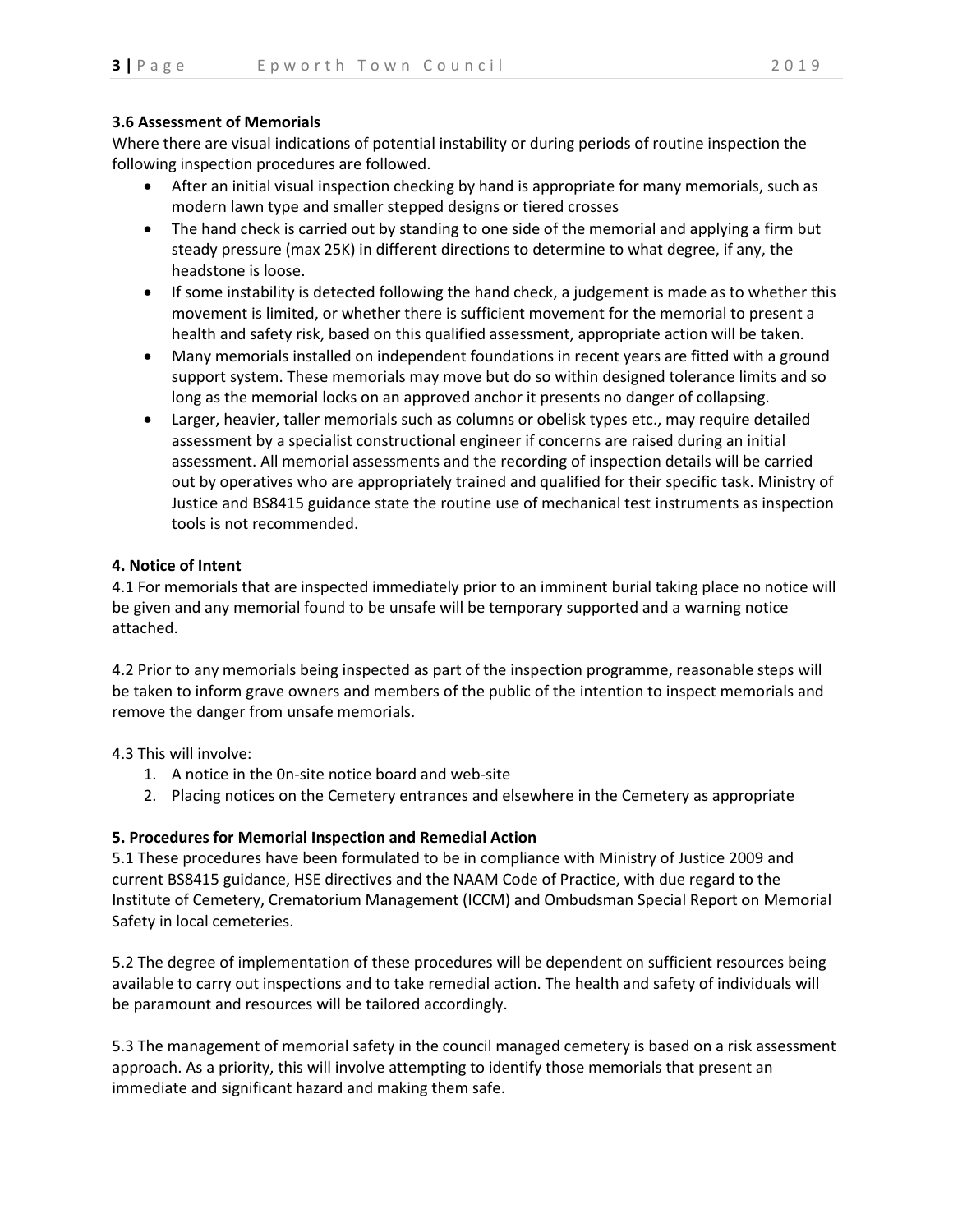5.4 Action will be taken to deal with memorials identified as being unstable but not an immediate hazard, to prevent these memorials becoming a risk to safety in the future. Any memorial less than 625mm (in height) is not required to e push tested as these are not considered to present a serious risk or danger to visitors or staff. However, they will still be assessed and their condition and details recorded.

5.5 Priority will be given to the identification of dangerous memorials as previously sated (in 3.4) Larger heavier memorials of 1.5m height and above are potentially the most hazardous.

5.6 Appropriately trained and qualified staff (contractors) will inspect and assess all memorials. The inspection will comprise of a visual assessment and a hand test where deemed appropriate and safe to do so. If further guidance is required regarding the stabilising of large/heavy/tall /complex memorial structures the services of a structural engineer or suitably qualified stone mason will be sought.

5.7 The age of the memorial, ground conditions and local knowledge will be other factors used to guide the inspectors in determining the priority of memorial inspections.

5.8 The council will devise a suitable pro-forma for recording inspections.

5.9 The trained and qualified contractor will identify memorials in one of three categories: Category 1 – not dangerous Category 2 – unstable but unlikely to cause immediate danger/ in need of temporary support Category 3 – requires immediate attention/unsafe

5.10 All memorials will be inspected on a 5 year programme

# **6. Category 1 Memorials**

6.1 The inspection of Category 1 memorials will be recorded by the clerk and subject to re-inspection every 5 years.

# **7. Action to deal with Category 2 Memorials**

7.1 For category 2 memorials the following actin will be taken without delay:

- Placing a coloured category 2 notice in a suitable position on the memorial to warn of the unstable condition of the memorial.
- Where the grave owner or next of kin is identified, a category 2 letter must be sent within 5 working days of the inspection requesting memorial repair within 2 months.
- Identified unsafe memorials will be made safe with temporary support as deemed suitable to secure the memorial. The cost of this work will be charged to the owner (where known). If the memorial is less than 6 years old and the mason that installed the memorial is known, they must be notified in order to arrange re-fixing to NAMM Code of Working Practice and current BS8415 standards.
- Where a category 2 memorial is repaired by a monumental mason, the completed repair must be inspected by (the clerk) or the inspecting contractor. A schedule of memorial repairs should be forwarded to the council by the monumental mason carrying out the repair. This will provide confirmation that the repair has been carried out in accordance with the council's conditions and specifications for memorials, contained in the Council's cemetery regulations and procedures.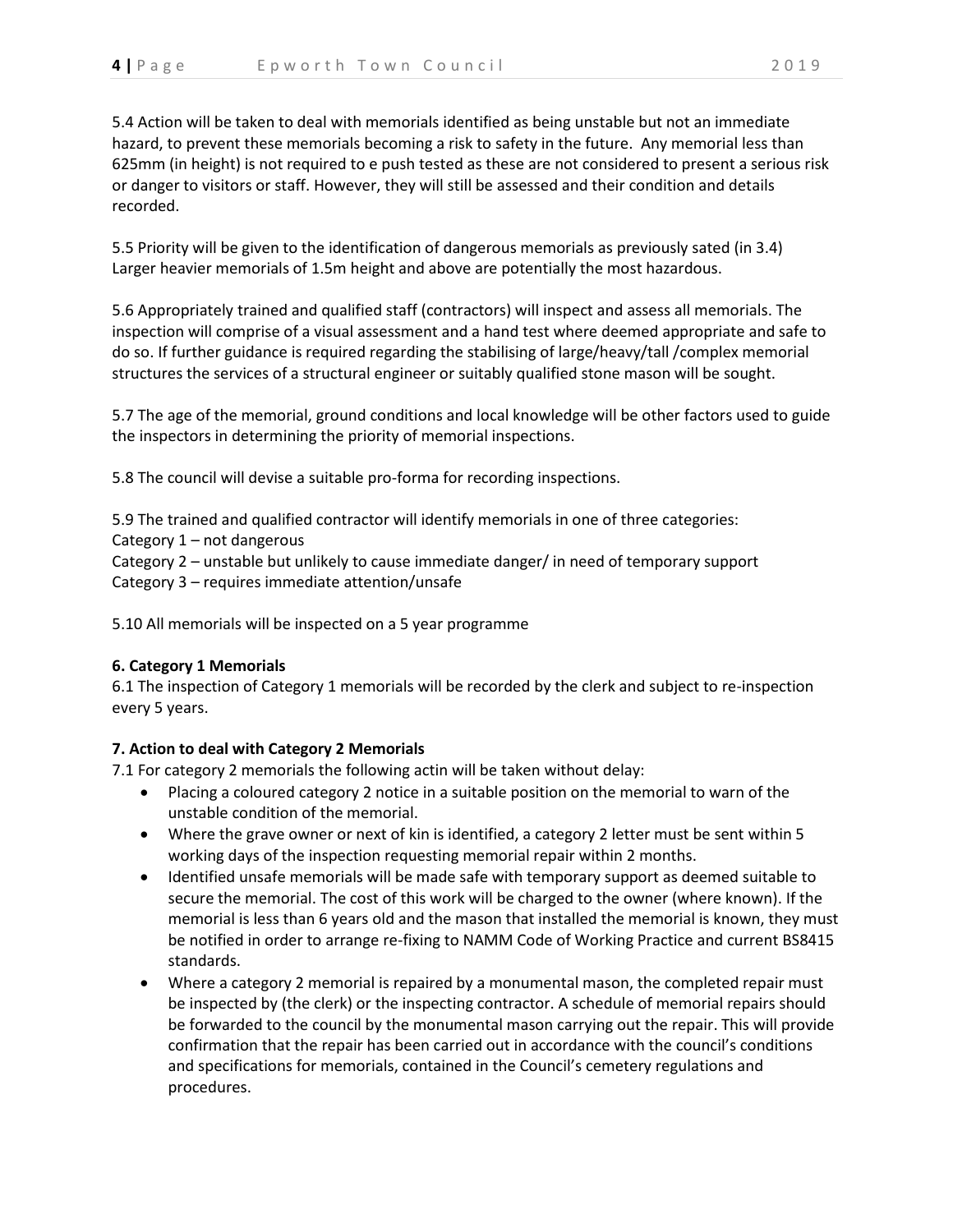- Memorial repairs must be carried out to approved National Association of Memorial Masons (NAMM) standards, irrespective of the period still to elapse on the grant to erect a memorial.
- Where the grave owner or relation has taken no action to repair a memorial as requested, a temporary support will remain in place until the following advised re-inspection date or maximum 5 years when reaching this point it will be treated as a category 3.
- The number of memorials requiring temporary support will decrease at each inspection due to new fixings systems being in place since 2003 and also re-fixing following second interments/inscriptions works

# **8 Action to deal with Category 3 Memorials**

8.1 For all types of category 3 memorials depending on the individual circumstances the following action will be taken without delay.

- Effective cordoning off the memorial with accompanying hazard warnings
- Placing of a notice in a suitable position at the grave to warn of the immediate hazard posed by the memorial.
- Photographs are to be taken of the memorial at the time of the initial inspection and following the memorial being laid down or remedial work being completed. Photographs are to be retained with the inspection records.
- If a memorial is over 1.5metres (in height) it will be cordoned off and where practicable either immediately or within 3 working days of the initial inspection the hazard posed by the memorial will be removed by more appropriate long term measures.
- Attempts will be made to recover the costs of this work from the owner, where known.
- Where the owner of, or a person with an interest in, a memorial identified as a hazard is known, a letter will be sent within 5 working days of the inspection.
- When a category 3 memorial is repaired/re-fixed or lowered onto the ground, the works must be inspected and approved by the inspecting contractor. A list of actions taken will be provided by the monumental mason carrying out the works and signed off by the clerk. This will provide confirmation that the work has been carried out in accordance with the council's conditions and specifications for memorials, contained in the council's cemetery regulations and procedures.

# **9. New Memorial fixings and remedial wor**ks

9.1 To ensure that new memorials and any remedial memorial fixings undertaken in Epworth cemetery does not pose a safety hazard, all memorial fixers must work to the current National Association of Memorial Masons Code of Working practice and BS8415. All memorial masons and memorial fixers installing memorials in Epworth cemetery will be required to construct and install memorials that meet specifications BS8415, as set out in the Code of Working Practice issued by NAAM

9.2 All memorial applications must include details as to type of fixing system put in place and confirm the memorial fixing meets BS8415 fixing standards. A written permit is issued prior to works being undertaken. Monumental Masons are required to ensure all workmanship is covered by a guarantee of conformity stating that work undertaken complies with current BS8415 and a ten year stability guarantee. A reply slip is required from the Monumental Mason advising the works are complete

9.3 Random inspections will be carried out by the clerk of memorial application works. Any memorial found to be unsafe covered by the Memorial Mason guarantee, the memorial mason will be notified and required to carry out the repair unless destabilised by a third party. **10. Training**